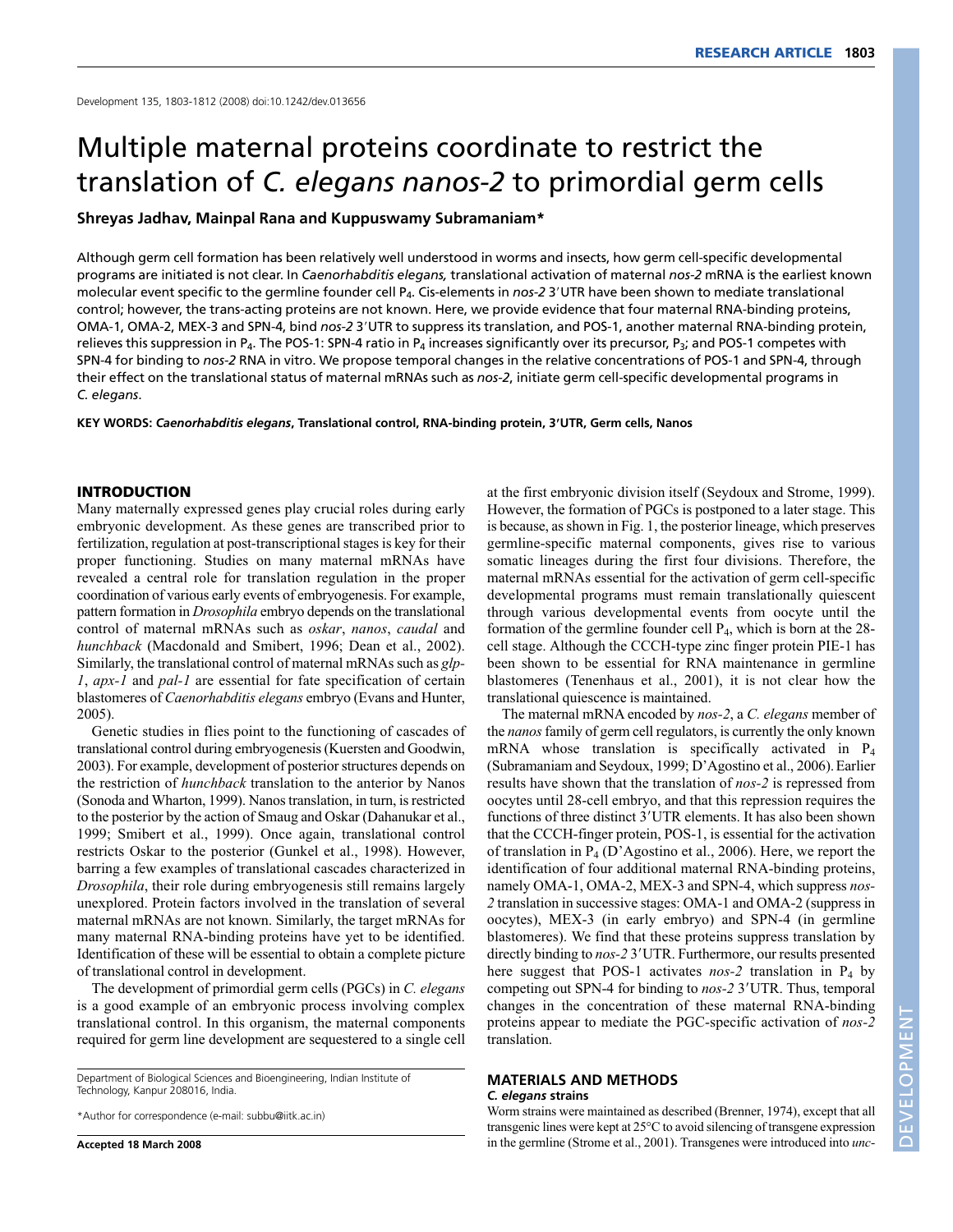

**Fig. 1. A line diagram showing abbreviated embryonic lineage.** The P lineage is shown in red. See Sulston et al. (Sulston et al., 1983).

*119(–)* strain by biolistic bombardment as described (Praitis et al., 2001), with the following modifications: 1 μm tungsten particles were used as the micro carrier with 1500-psi rupture discs. Mutant versions of the transgene were created by PCR and inserted into the plasmid, pKS111His∆5, which contains the GFP:H2B:nos-2 3'UTR (D'Agostino et al., 2006). The following strains were used:

EU769, spn-4(or25) unc-42(e270) V/nT1[let-?(m435)] (IV;V); JJ1014, mex-3(zu155) dpy-5(e61)/hT1 I; pos-1(zu148) unc-42(e270)/hT1 V; JJ462, +/nT1 IV; pos-1(zu148) unc-42(e270)/nT1 V.

#### **RNAi screen**

A list of genes that encode putative RNA-binding proteins was prepared based on annotations available at www.wormbase.org. Of these, 131 were part of a library of RNAi clones (see Table S1 in the supplementary material) (Kamath et al., 2003). Other target open reading frames (ORFs) were PCR amplified, inserted into the RNAi feeding vector, L4440 and introduced into *E. coli* HT115. These *E. coli* clones were used for inducing RNAi by the feeding method (Timmons et al., 2001) in transgenic worms carrying pKS111His∆5.

#### **Protein expression and purification**

Full-length ORFs of *mex-3* was PCR-amplified and inserted at the *Bam*HI site of pMAL-c4E, which expresses the inserted ORF as a fusion protein with the maltose-binding protein (MBP) (New England Biolabs). The ORF of *spn-4* was cloned between *Eco*RI and *Xho*I sites, and the ORFs of *oma-1* and *oma-2* between *Eco*RI and *Not*I sites of pGEX-4T1 vector. The *pos-1* ORF was inserted between *Eco*RI and *Bam*HI sites of pGEX-2T. The pGEX vectors express the cloned ORF as GST fusion protein (GE Lifesciences). Cloning techniques, including PCR, were carried out following standard protocols (Sambrook et al., 1989).

The transformants were grown in LB medium at 37°C until 0.5 OD at 600 nm before induction with 0.05 mM IPTG for 2 hours at 16°C. Cells were collected by centrifugation and lysed in lysis buffer [20 mM HEPES (pH 7.4), 0.5 M NaCl, 5 mM DTT, 0.02% Tween 20, 0.1 mM PMSF] by incubation on ice with 0.5 mg/ml of lysozyme, followed by 3 rounds of freeze-thaw cycles. The lysates were treated with 20 μg/ml of DNase I and cleared by centrifugation. Fusion proteins were purified from clear supernatants by affinity chromatography using either amylose resin (MBP:MEX-3) or glutathione-agarose (GST fusions) following manufacturers' protocols (MBP, New England Biolabs; GST, GE Lifesciences). Purified proteins were concentrated by ultrafiltration, added with glycerol to a final concentration of 50% and stored at –20°C.

#### **Electrophoretic mobility shift assay**

Radiolabeled RNA fragments used for EMSA were prepared by in vitro transcription of DNA template using T7 RNA polymerase (Fermentas) with  $\alpha$ <sup>-32</sup>P CTP (specific activity: 3000 Ci/mmole) following standard protocols (Sambrook et al., 1989). Full-length transcripts were purified from urea gel and quantitated using a liquid scintillation counter. Template DNAs were

generated by PCR amplification using appropriate primers from pKS111His∆5. The T7 promoter sequence was incorporated to DNA templates through the forward PCR primer. Required mutations were also introduced through PCR primers. A 360 bp cDNA fragment encoding the splicing factor (GenBank accession # AW828516) of *Meloidogyne incognita*, a parasitic nematode, was used as template for generating the nonspecific unlabeled RNA. This RNA is not GC rich and, using the M fold RNA folding program (Zuker, 2003), we found that it does not form long stretches of stable double-stranded structures (data not shown). Unlabeled RNA was prepared in the same manner as above except that the  $\alpha$ -<sup>32</sup>P CTP was replaced with CTP.

Binding reactions were carried out by incubating the appropriate RNA and protein in RNA-binding buffer [5 mM HEPES (pH 7.5), 25 mM KCl, 2 mM MgCl<sub>2</sub>, 1 mM EDTA, 2 mM DTT, 3.5% glycerol, 0.25 mg/ml yeast tRNA] at room temperature (RT) for 20 minutes. RNA was denatured by first incubating at 75°C for 10 minutes and then at 37°C for a further 10 minutes, before adding to the binding reactions. All lanes contained identical amounts of RNA and protein, except where indicated. For competitions, protein was incubated simultaneously with radiolabelled RNA and indicated amounts of unlabeled RNA. The reaction mixtures were eletrophoresed at  $+4$ °C at 200 V on a 16  $\times$  20 cm non-denaturing polyacrylamide gel in TBE buffer. The concentration of acrylamide-bisacrylamide mix in these gels was 3.5% in the case of MEX-3, 6% in the case of OMA-1 and OMA-2 fusion proteins, and 7.5% in the case of POS-1 and SPN-4 fusion proteins. Duration of electrophoresis varied, depending on the size of the RNA, from 4 to 20 hours. Following electrophoresis, the gel was dried and exposed to phosphor imager screen and imaged using a phosphor imager (Personal Molecular Imager FX, BioRad). Intensity of radioactive bands were quantitated using the Quantity One software (BioRad).

#### **Pull down assay**

This assay, similar to the affinity purification of fusion proteins described above, depends on the affinity of GST and MBP for their corresponding ligands, glutathione and amylose, respectively. For binding experiments with POS-1, glutathione-agarose beads were first washed three times in distilled water, then five times in RNA-binding buffer (RBB). Washed beads were incubated with GST::POS-1 at +4°C for 20 minutes with gentle agitation. Protein-bound beads were incubated with RNA in RBB for 20 minutes at room temperature. After the incubation period, the beads were collected by brief centrifugation and washed five times with RBB. The GST::POS-1 protein was eluted from beads with 20 mM glutathione and the bound RNA was separated by phenol:chloroform extraction. The RNA was then precipitated and separated on a 6% acrylamide gel containing 8 M urea. The gel was dried and exposed to phosphor imager screen as described earlier. Binding experiments with MEX-3 were performed in a similar manner, except that amylose resin and maltose were used as the solid matrix and eluant, respectively.

#### **Immunofluorescence**

Embryos permeabilized by the freeze-crack method and fixed in formaldehyde were immunostained as described (Subramaniam and Seydoux, 1999). The following primary antibodies were used: anti-POS-1 (Tabara et al., 1999) and anti-SPN-4. Anti-SPN-4 antibodies were obtained by affinity purification of polyclonal antiserum of rabbits immunized with GST:SPN-4. Immunofluorescence, as well as the GFP fluorescence from embryos was imaged using a fluorescence microscope (Zeiss Axioskop) and CCD camera (Axiocam HRm). Immunofluorescence signal intensities were quantitated by measuring pixel density of deconvoluted *z*-stack images using Axiovision software.

#### RESULTS

#### Identification of proteins that control *nos-2* translation

To identify proteins involved in the translational control of *nos-2* mRNA, we carried out an RNAi-based screen of genes predicted to encode proteins with RNA-binding motifs. To facilitate the monitoring of NOS-2 expression, we performed the RNAi on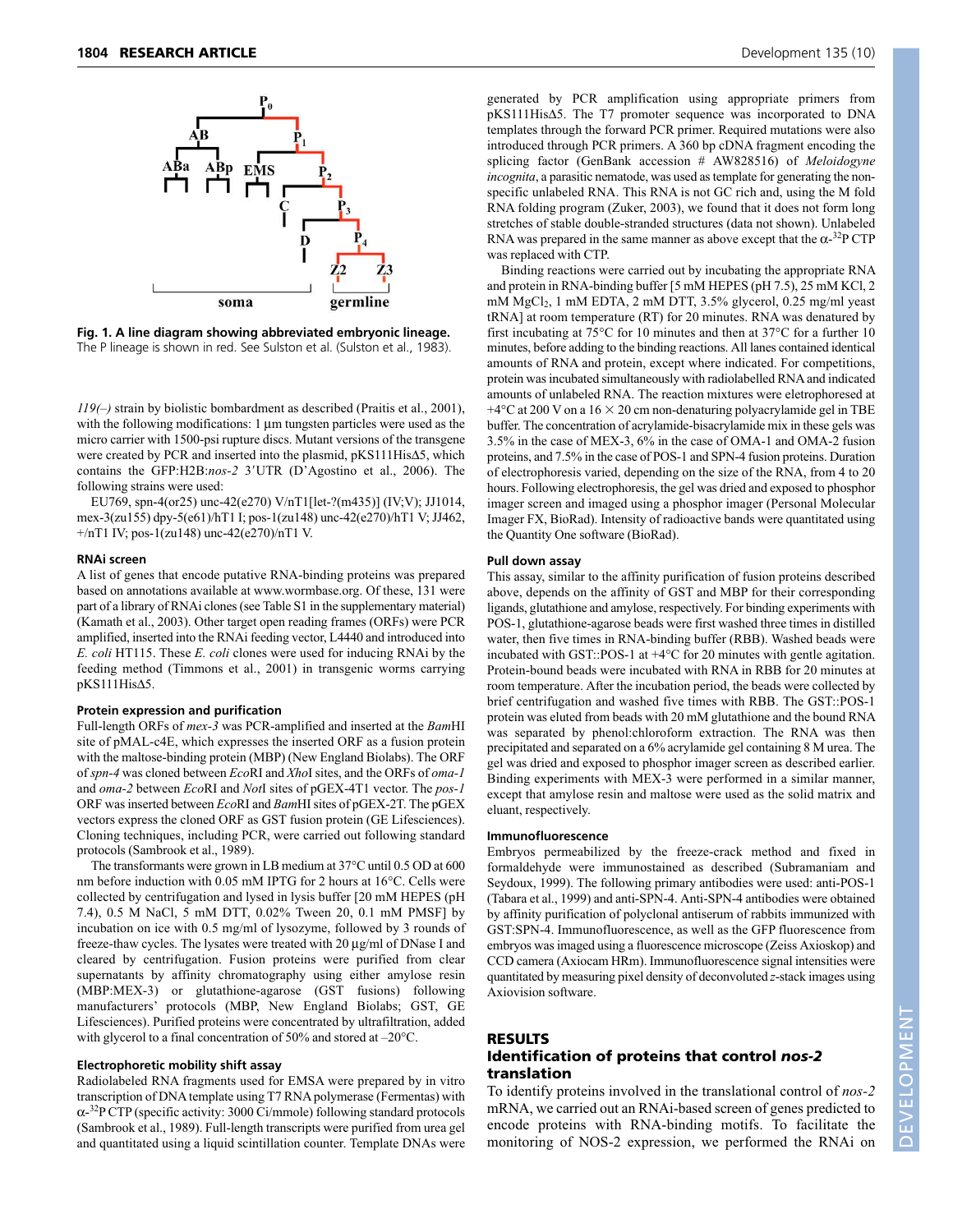

## **Fig. 2. Identification of proteins that control** *nos-2* **translation.**

(**A**,**B**) OMA-1, OMA-2, MEX-3 and SPN-4 are essential for the translation suppression of *nos-2* mRNA. Distribution pattern of GFP:H2B expressed under the control of *nos-2* 3-UTR in oocytes (A; a single oocyte in each panel is outlined) and embryos (B) is shown. Genes disrupted by RNAi treatment are indicated in each panel; WT, non-RNAi control. To facilitate visualization, we expressed GFP as a fusion protein with the histone H2B, which concentrates fluorescence signal in nuclei. (**C**) POS-1 acts as a derepressor of *nos-2* translation. Epistasis analysis of GFP:H2B expression among *mex-3(–)*, *spn-4(–)* and *pos-1(–)* shown here reveals that POS-1 is not required for *nos-2* translation in the absence of repressors such as MEX-3 and SPN-4.

transgenic worms that express the GFP:H2B reporter under the control of *nos-2* 3'UTR (see Materials and methods for details). Expression pattern of GFP:H2B in embryos of these worms is reminiscent to that of the endogenous NOS-2 protein (D'Agostino et al., 2006). This screen identified four genes, namely *oma-1*, *oma-2*, *mex-3* and *spn-4*, the downregulation of which by RNAi resulted in misexpression of GFP:H2B (Fig. 2A,B). In the non-RNAi control embryos, GFP:H2B was not detected in any of the blastomeres until the 28-cell stage. Similar to endogenous NOS-2 expression, GFP:H2B first appeared at the 28-cell stage in the germline founder cell P4. By contrast, in the case of *oma-1(RNAi) oma-2(RNAi)* 'double mutants', significantly higher levels of GFP:H2B were first detected in oocytes. As OMA-1 and OMA-2 are essential for oocyte maturation, their absence leads to oocyte arrest (Detwiler et al., 2001). To test whether the increased GFP:H2B expression was merely a result of accumulation of GFP in the arrested oocytes, we introduced the GFP:H2B:*nos-2* 3-UTR transgene into *tra-2(q122)* worms, another mutant in which the unmated hermaphrodites accumulate oocytes (Barton et al., 1987), and examined the expression of GFP:H2B in their oocytes. As shown in Fig. 2A, these oocytes did not show any increase in the level of GFP:H2B over wild-type control. By contrast, removal of OMA-1 and OMA-2 proteins in these worms by RNAi led to a dramatic increase in the level of GFP:H2B in their oocytes. Expression of GFP:H2B in *oma-1(RNAi)* and *oma-2(RNAi)* 'single mutants' were almost at the level of non-RNAi control oocytes, which is probably a result of functional redundancy between these two nearly identical genes (Fig. 2A). We conclude OMA-1 and OMA-2 function redundantly to suppress *nos-2* translation in the oocyte.

In *mex-3(RNAi)* embryos, GFP:H2B was present in all the blastomeres of embryos starting from the two-cell stage (Fig. 2B). We observed similar expression pattern in *spn-4(RNAi)* embryos as well, except that in these embryos GFP:H2B expression was significantly more pronounced in a few posterior blastomeres. Disruption of *mex-3* or *spn-4* by RNAi did not alter the background levels of GFP:H2B seen in the oocytes of control worms. We observed similar results in the genetic null alleles of these genes (Fig. 2A,C) (Draper et al., 1996; Gomes et al., 2001). From these results, we conclude *mex-3* and *spn-4* are essential for the suppression of *nos-2* translation in the early embryo and probably not essential in oocyte.

## POS-1 de-represses, rather than activates, *nos-2* translation

Earlier we had shown that the CCCH-type zinc-finger protein POS-1 is required for the activation of *nos-2* translation in the primordial germ cells (PGCs) (D'Agostino et al., 2006). The POS-1 protein could function either by activating translation or by relieving the translational repression by repressors such as MEX-3 and SPN-4. To distinguish between these two possibilities, we determined the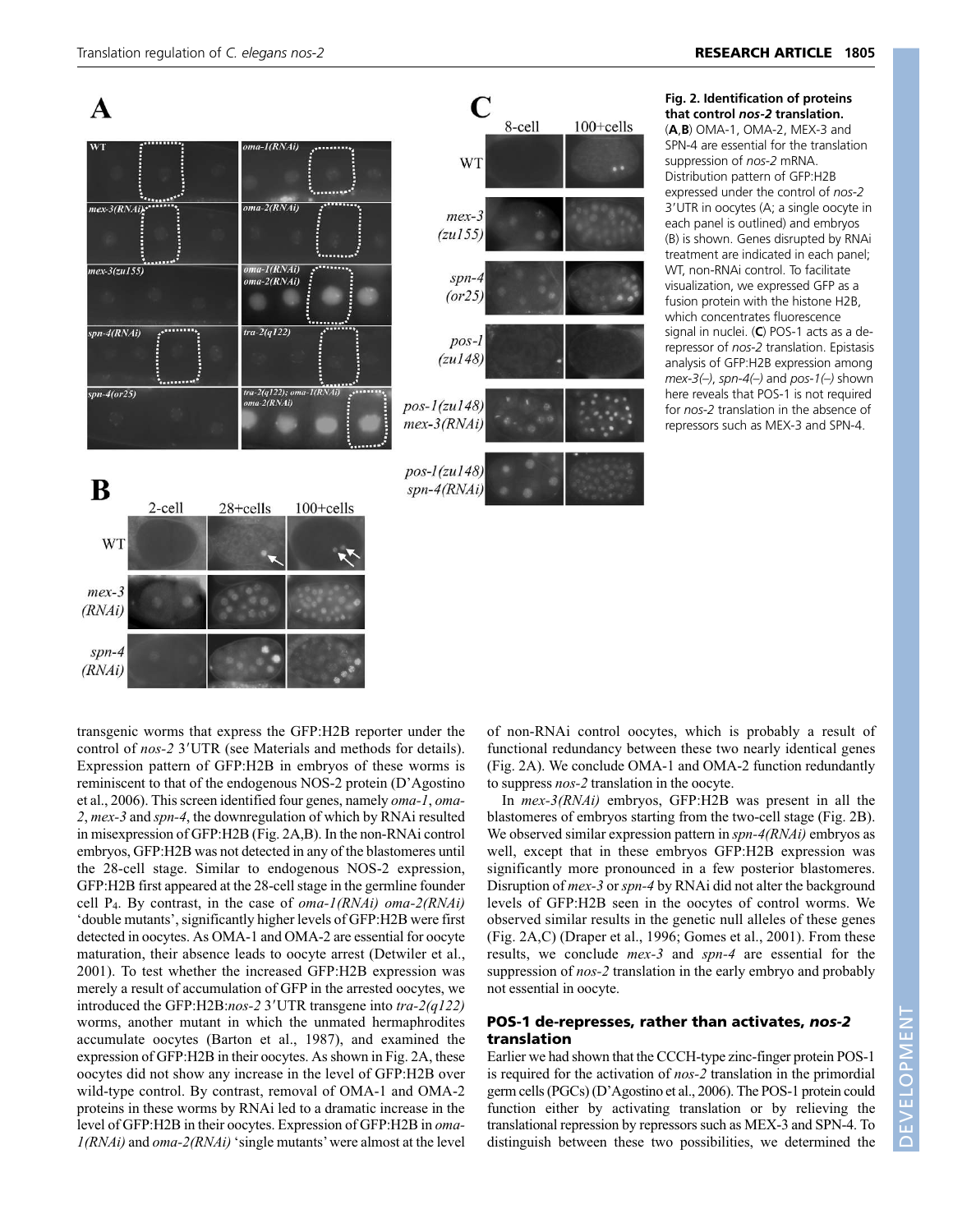$L$  nos-

GST::POS

UL nos

NS RNA



 $L$  nos-2

UL nos-

**NS RNA** 

 $L$  nos-2 Protein

 $III$ . nos **NS RNA** 

Protein

**GST** 

MBP

GST:POS-

MBP:MEX

GST:POS-

 $50<sub>x</sub>$ 

MBP:MEX

 $50x$ 

GST:POS-

MBP:MEX

#### **Fig. 3. MEX-3, SPN-4, OMA-1, OMA-2 and POS-1 physically interact with** *nos-2* **3**-**UTR.** (**A**) Electrophoretic mobility patterns of radiolabeled 200 bp nos-2 3'UTR RNA in

the presence of MBP:MEX-3 (M), GST:SPN-4 (S), GST:OMA-1 (O1) and GST:OMA-2 (O2). L nos-2, radiolabeled 200 bp nos-2 3'UTR; UL *nos-2*, unlabeled *nos-2* 3-UTR; NS RNA, unlabeled non-specific RNA;  $5\times$ , 10 $\times$  and 50X, number of times molar excess over L *nos-2*. (**B**) Electrophoretic mobility shift with GST:POS-1. Three different concentrations of GST-POS-1 were used: 75, 350 and 200 ng/μl. Comparison of lanes 2-4 indicates multimerization of this protein-RNA complex at higher protein concentrations. (**C**) Binding of radiolabeled nos-2 3'UTR RNA to solid matrix in presence of the indicated components (see Materials and methods for details).

epistatic relationship among these genes. If POS-1 were to be required for the activation of *nos-2* translation, then the ectopic GFP:H2B expression observed in embryos lacking MEX-3 or SPN-4 should be dependent on POS-1. However, if it functions as a derepressor, then GFP:H2B expression in *mex-3(RNAi)* or *spn-4(RNAi*) embryos would not be dependent on POS-1. To ensure complete absence of POS-1 protein, we used the null allele, *pos-1(zu148)* (Tabara et al., 1999), rather than *pos-1(RNAi)*, in these epistasis analyses. The pattern of GFP:H2B observed in *mex-3(RNAi) pos-1(zu148)* embryos was similar to that of *mex-3(RNAi)* and that in *spn-4(RNAi) pos-1(zu148)* embryos was similar to that of *spn-4(RNAi)* (Fig. 2C), indicating that the POS-1 protein is not required for *nos-2* translation in the absence of MEX-3 or SPN-4. We conclude that POS-1 derepresses, rather than activates, *nos-2* translation.

### All five proteins, OMA-1, OMA-2, MEX-3, SPN-4 and POS-1, directly bind to nos-2 3'UTR

To begin to investigate the mechanism(s) of the translational control, we tested whether any of the proteins identified by the RNAi screen, including POS-1, physically interact with *nos-2* 3-UTR. For this, we expressed these proteins as GST (OMA-1, OMA-2, SPN-4 and POS-1) or MBP (MEX-3) fusion in bacteria and purified using affinity chromatography. The purified recombinant proteins were then tested for their ability to bind radiolabeled 200 bp minimal *nos-*2 3'UTR RNA in electrophoretic mobility shift assay (EMSA). This 200 bp RNA has been shown earlier to be sufficient for the

endogenous expression pattern of NOS-2 (D'Agostino et al., 2006). As shown in Fig. 3, all five proteins retarded the electrophoretic mobility of *nos-2* RNA. In case of MEX-3, SPN-4, OMA-1 and OMA-2, incubation with 50-fold molar excess of unlabeled *nos-2* 3-UTR RNA completely abolished the shift of the radiolabeled RNA, whereas a similar molar excess of non-specific unlabeled RNA did not affect this mobility shift (Fig. 3A). In the case of POS-1, although the non-specific RNA did reduce the radioactive signal corresponding to mobility shift, its effect was far less than the unlabeled nos-2 3'UTR RNA (Fig. 3B). To validate these results further, we performed an alternative RNA-binding assay for POS-1 and MEX-3. This assay depends on the affinity of the fusion tags GST and MBP for their corresponding ligands covalently linked to a solid matrix (see Material and methods for details). Even in this assay, 50-fold molar excess of unlabeled *nos-2* 3'UTR RNA significantly reduced the amount of radiolabeled RNA bound to POS-1 or MEX-3. By contrast, a similar molar excess of a nonspecific unlabeled RNA did not alter binding of the radiolabeled RNA (Fig. 3C). We used PUF-8, another RNA-binding protein, as a negative control; this protein did not bind *nos-2* 3'UTR RNA in either of the in vitro binding assays (data not shown). Based on the above results, we conclude that the five proteins identified in our RNAi screen can specifically and directly bind to the *nos-2* 3'UTR in vitro. As OMA-1 and OMA-2 share a high degree of sequence homology and their electrophoretic mobility shift patterns were identical, we tested only OMA-2 in the subsequent EMSAs.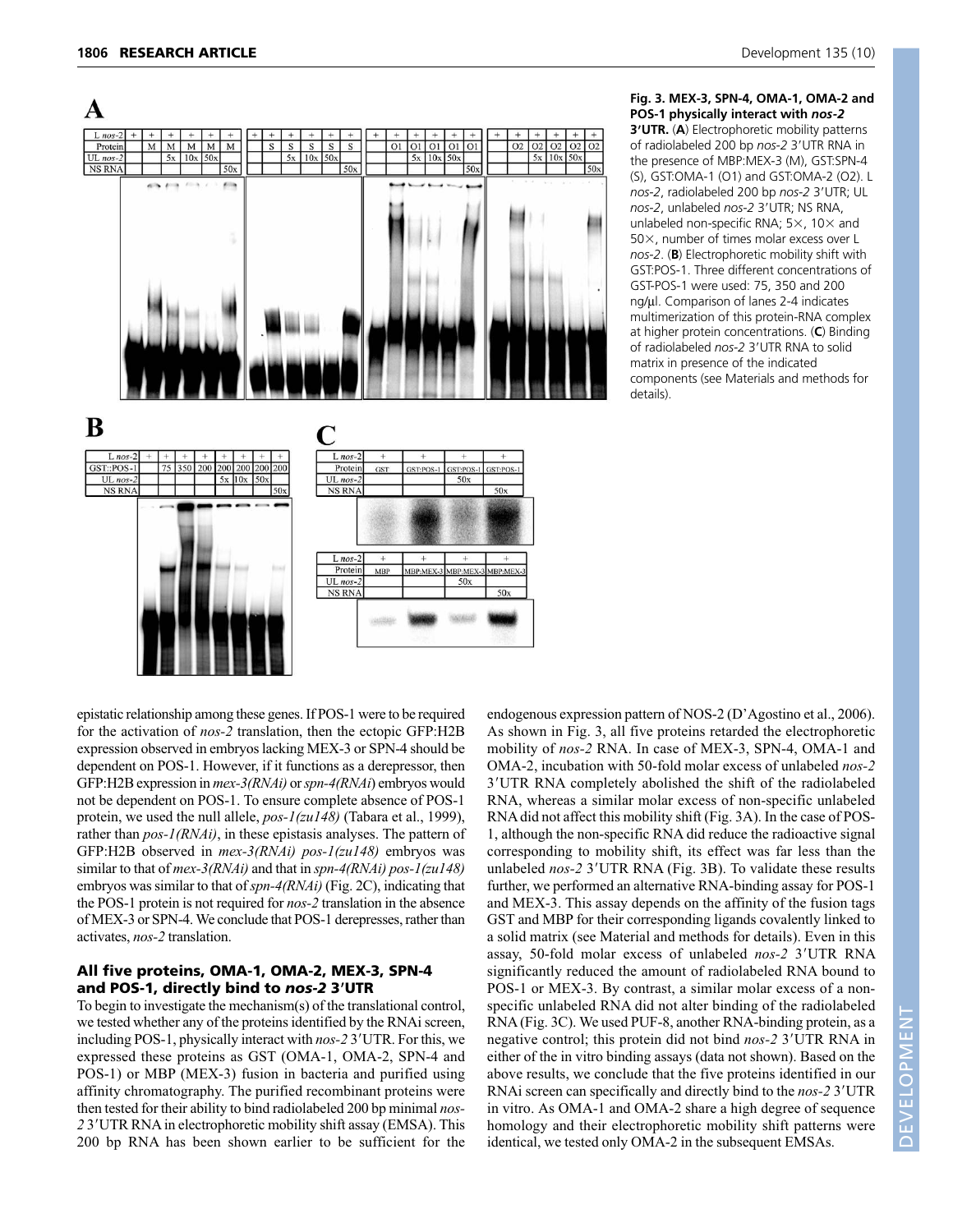

**Fig. 4. Determination of** *nos-2* **3**-**UTR regions that are critical for interaction with the various proteins.** (**A**) Schematic illustration of the five regions of nos-2 3'UTR that were mutated by substitution. SubA begins immediately downstream of the stop codon. (**B-E**) Electrophoretic mobility shifts of various mutant versions of radiolabeled nos-2 3'UTR by MBP:MEX-3 (B), GST:SPN-4 (C) and GST:OMA-2 (D,E). The first lane in each set is the mobility of RNA in the absence of protein. Radiolabeled RNA used in D contained the wildtype version of the following regions only: 1, SubA-C; 2, SubB-E; 3, SubA-D; 4, SubD-E, whereas those in other panels contained the 200 bp nos-2 3'UTR with the indicated regions substituted with (TG)<sub>15</sub>. WT in all panels indicate the wild-type version of the 200 bp nos-2 3'UTR. (F) Binding of radiolabeled WT and mutant nos-2 3'UTR RNA to solid matrix in presence of the indicated components (see Materials and methods for details). L RNA, radiolabeled RNA; UL RNA, unlabeled RNA.

We introduced a series of deletions in the 200 bp minimal *nos-2* 3-UTR and tested them in EMSA to identify the specific sequences that are responsible for the interaction. Deletion of any part of the minimal UTR abolished or significantly reduced the binding of MEX-3, SPN-4 and POS-1 (data not shown), indicating that the entire sequence of the minimal UTR may be essential for efficient interaction of these three proteins. Alternatively, it is also possible that the distance between different sequence elements within the UTR, rather than the whole of the minimal UTR sequence, is crucial for proper interaction. To address this, we substituted 30 bp stretches with a non-specific sequence  $[(TG)_{15}]$  of the same length and tested them in EMSA (Fig. 4). Of the five substitutions tested, SubB and SubC significantly reduced the mobility shift by MEX-3 and SPN-4 proteins (Fig. 4B,C), suggesting that the wild-type sequences of SubB and SubC are crucial for the binding of these two proteins. These results were further confirmed by the pull-down assay described above. In this assay, unlabeled SubC substitution did not compete with labelled wild-type RNA as efficiently as the unlabeled wild-type RNA for binding to MEX-3. Consistently, the binding of radiolabeled SubC substitution was poorer when compared with the wild type (Fig. 4F). Surprisingly, none of the substitutions had an appreciable effect on POS-1 binding (data not shown). By contrast, OMA-2 bound the region defined by SubD and SubE substitutions as efficiently as the 200 bp 3'UTR (Fig. 4D). Consistent with this, in the substitution analysis, only SubE significantly reduced OMA-2 binding (Fig. 4E). The binding of SubE substitution was significantly weaker in the pull-down assay as well (Fig. 4F). These results indicate that the SubE region is sufficient for OMA-2 interaction with nos-2 3'UTR.

Remarkably, SubB and SubC regions contain two 8 bp direct repeats (DR1 and DR2), which have been well conserved in the *nos-*2<sup>2</sup> 3'UTR among the three *Caenorhabditis* species for which sequence information is available [Fig. 5A and D'Agostino et al. (D'Agostino et al., 2006)]. To test whether these two repeats are essential for the RNA-protein interactions, we replaced these repeats with  $(TG)_{4}$  and tested in EMSA. Mutations in only one of either direct repeats reduced the mobility shift by MEX-3, which was further weakened when both repeats were simultaneously mutated (Fig. 5B). These results indicate that the two direct repeats are essential for the binding of MEX-3. In the case of SPN-4, although the double mutant and the DR1 mutant significantly reduced the shift, DR2 mutations did not affect the mobility shift, indicating a crucial role for DR1 in SPN-4 binding (Fig. 5B). Together these results suggest that both MEX-3 and SPN-4 may bind the same region of *nos-2* 3'UTR.

## **Binding to nos-2 3'UTR is essential for the** translational suppression by MEX-3, SPN-4 and OMA-2

If the direct repeats DR1 and DR2 are required for the interactions with MEX-3 and SPN-4 proteins, and if these proteins controlled nos-2 translation by direct interaction with *nos-2* 3'UTR, then DR1 and DR2 mutations should have the same effect on *nos-2* translation as that of the removal of these proteins. To test this, we prepared GFP:H2B:nos-2 3'UTR transgene constructs with the same DR1 and DR2 mutations used in the EMSA experiments and generated transgenic lines expressing the mutant constructs. Mutations in either one of the repeats led to weak GFP:H2B expression in all cells and stronger expression in a few cells at the posterior of the embryo – a pattern identical to the *spn-4(RNAi)* embryos. Although DR2 mutations did not affect the in vitro binding of SPN-4 to *nos-2* 3'UTR, these results indicate that both the direct repeats are probably crucial for the interaction in vivo, where potential competitors are probably present (see below). By contrast, GFP:H2B expression was uniformly stronger in all cells of the embryo when both direct repeats were simultaneously mutated – a pattern strikingly similar to the removal of MEX-3 (Fig. 5C). This observation is remarkably consistent with the EMSA results described in the previous section, in which the double mutant RNA showed considerably weaker interaction with MEX-3 than did either of the single mutants. In summary, the removal of MEX-3 and SPN-4 or mutations in the RNA sequence that is essential for their binding both have very similar effects on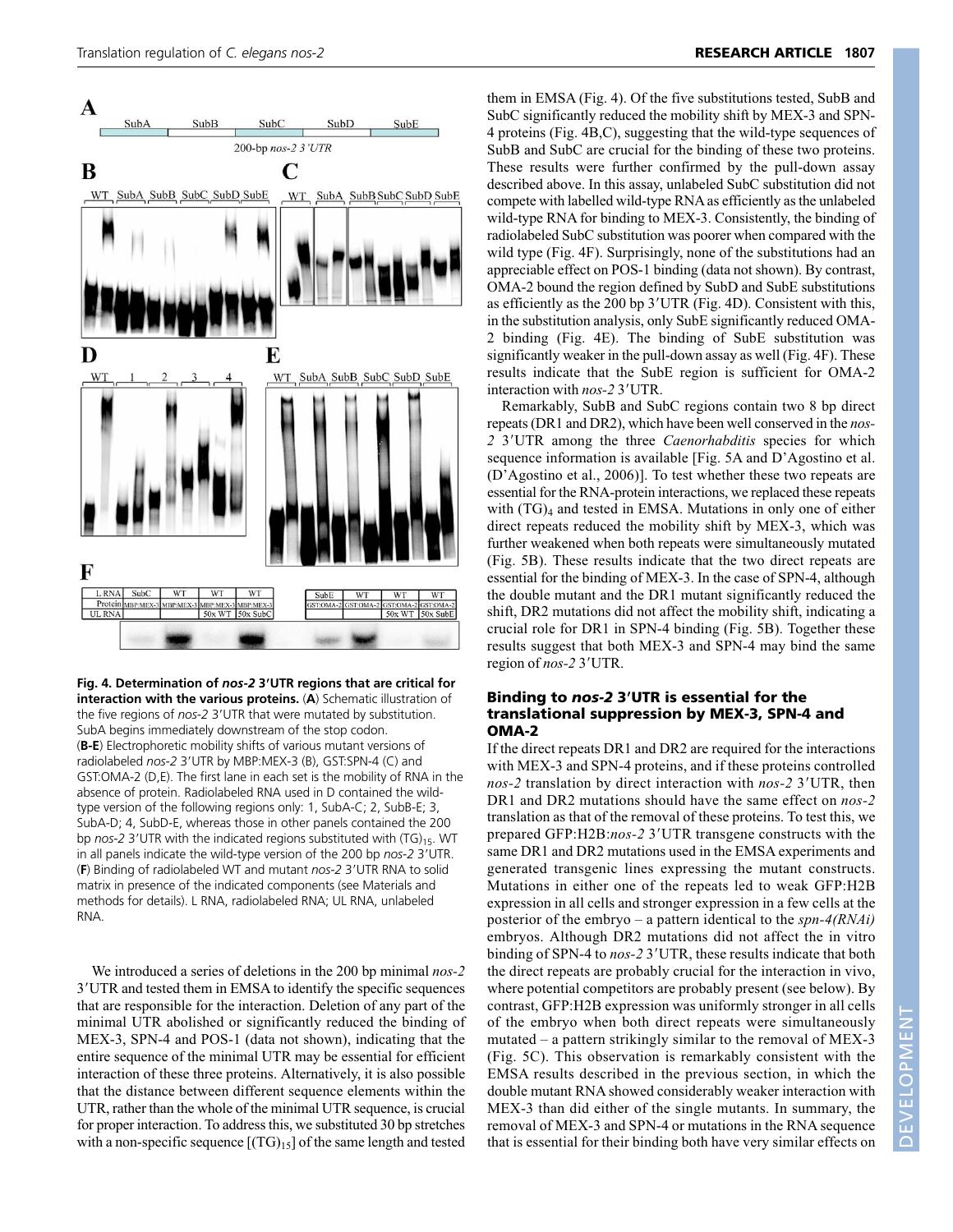

**Fig. 5. Binding to** *nos-2* **3**-**UTR is essential for the translation suppression activity of MEX-3 and SPN-4.** Two 8 bp direct repeats present in *nos-2* 3'UTR are critical for the binding of MEX-3 and SPN-4. (**A**) Alignment of the *nos-2* 3-UTR of the indicated species (D'Agostino et al., 2006). Only the region with two 8 bp direct repeats (DR1 and DR2; boxed) is shown. Stars indicate bases conserved in all three species. Sequences of mutations used in B,C are shown in red. (**B**) Electrophoretic mobility shifts by MBP:MEX-3 (top) and GST:SPN-4 (bottom) of the various mutant versions of radiolabeled nos-2 3'UTR. (**C**) Expression pattern of GFP:H2B in embryos of transgenic worms carrying the GFP:H2B:*nos-2* 3-UTR transgene bearing the indicated mutations, or following *spn-4(RNAi)* or *mex-3(RNAi).* The GFP:H2B distribution pattern in DR1 and DR2 is similar to that of *spn-4(RNAi)* and the pattern in DR1+DR2 is similar to that of *mex-3(RNAi)*.

*nos-2* translation. From these results, we conclude MEX-3 and SPN-4 suppress the translation of *nos-2* mRNA by directly binding to *nos-2* 3'UTR.

As described earlier, SubE region is sufficient for OMA-2 interaction. Mutation of this region in the GFP:H2B:*nos-2* 3-UTR transgene did not express GFP:H2B in any stage during germ cell development (D'Agostino et al., 2006), which is contradictory to the effect of removal of OMA-1 and OMA-2 by RNAi. As the SubE region contains a potential polyadenylation signal and the cleavage site, we reasoned that mutations that affect this entire region would probably interfere with the core translational machinery, leading to complete absence of translation. To reveal potential subdomains within SubE that might be crucial for OMA-2 interaction more specifically, we generated RNA probes containing smaller substitutions (10-bp) of SubE and tested them in EMSA with GST:OMA-2. As shown in Fig. 6B, SubE-∆27 more severely reduced the mobility shift than the other substitutions. Based on this, we generated a GFP:H2B:nos-2 3'UTR transgene construct carrying SubE-∆27 substitution and introduced into worms. Quite remarkably, these transgenic worms strongly expressed GFP:H2B in oocytes that showed striking similarity to the expression pattern in *oma-1(RNAi) oma-2(RNAi)* (Fig. 6C). These results indicate that OMA-1 and OMA-2 suppress *nos-2* translation in oocytes by directly binding to the SubE region of *nos-2* 3'UTR.

## POS-1 competes with SPN-4 for binding to *nos-2* 3'UTR

Two lines of evidence suggest a potential competition between SPN-4 and POS-1 for binding to *nos-2* 3'UTR. First, RNAi epistasis described earlier indicates that POS-1 acts to relieve the translational repression by SPN-4. Second, both these proteins are present in the germline blastomeres until P<sup>4</sup> is born (Tabara et al., 1999; Ogura et al., 2003). Therefore, we decided to test this potential competition more directly. For this, we added both proteins simultaneously to the binding reactions and observed the changes in electrophoretic mobility shift patterns when the relative concentrations of these two proteins were varied. As shown in Fig. 7A, an increase in the POS-1 to SPN-4 ratio decreased the intensity of the band corresponding to the RNA-SPN-4 complex with a concomitant increase in the intensity of RNA-POS-1 complex. If binding of one protein was independent of the other, then a 'super shift' resulting from the simultaneous binding of both proteins should have been observed. By contrast, we observed partitioning of RNA between the two proteins in a concentration-dependent manner, indicating that POS-1 and SPN-4 may indeed compete with each other for binding *nos-*2 3'UTR. Next, we quantified the fluorescence intensities of P<sub>3</sub> and P<sup>4</sup> cells in embryos immunostained with antibodies against POS-1 and SPN-4, and calculated the POS-1 to SPN-4 ratio in these cells. Significantly, this ratio in  $P_4$  was about ninefold higher than  $P_3$  (Fig. 7B,C). Taken together, these results suggest that the higher POS-1 to SPN-4 ratio in P<sup>4</sup> enables POS-1 to overcome the *nos-2* translation repression by SPN-4.

## **DISCUSSION**

We have identified four proteins, OMA-1, OMA-2, MEX-3 and SPN-4, that suppress *nos-2* translation. Although OMA-1 and OMA-2 suppress in the oocyte, MEX-3 and SPN-4 suppress in the embryo. Through a combination of genetic and biochemical experiments, we provide evidence that these proteins suppress *nos-2* translation by directly interacting with its 3'UTR. Firstly, disruption of their expression by RNAi activates *nos-2* translation prematurely. Second, these proteins interact specifically with *nos-2* 3-UTR in vitro. Finally, 3'UTR mutations that abolish in vitro interaction activate translation prematurely in vivo in a pattern that is remarkably similar to the removal of these proteins by RNAi. In addition, our epistatic analysis shows that the CCCH-finger protein POS-1, which is required for *nos-*2 translation in the germline founder cell  $P_4$  (D'Agostino et al., 2006), acts as a derepressor, rather than as an activator, of *nos-2* translation.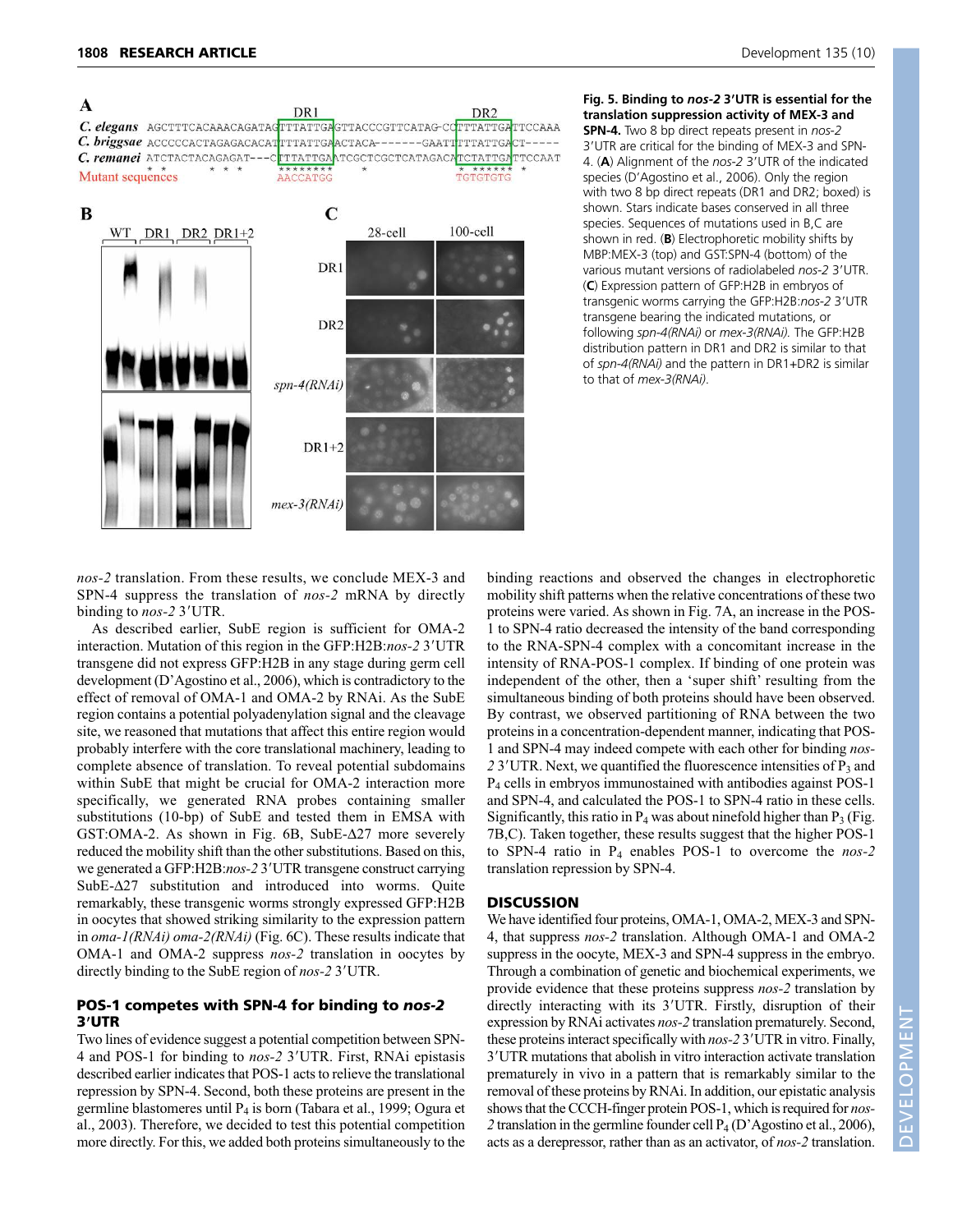



**Fig. 6. Interaction with** *nos-2 3*-**UTR is essential for the translation suppression activity of OMA-2.** (**A**) Sequence of the SubE region. Sequences targeted by substitution analysis in EMSA are boxed and named. (**B**) Electrophoretic mobility shift by OMA-2 of radiolabeled nos-2 3'UTR bearing the indicated mutations. The first lane in each set is the mobility of RNA in the absence of protein. (**C**) Expression pattern of GFP:H2B in embryos of transgenic worms carrying the GFP:H2B:nos-2 3'UTR transgene with wild-type sequence (WT) or bearing ∆27 mutation.

Results of our in vitro binding studies show that POS-1 and SPN-4 compete with each other for binding to the same region of *nos-2* 3'UTR. Significantly, the POS-1: SPN-4 ratio increases about ninefold in  $P_4$  over its mother  $P_3$ . Based on these results, we propose that the translational status of *nos-2* in the embryonic germline depends on the relative concentrations of POS-1 and SPN-4. According to our model, the POS-1: SPN-4 ratio is below the threshold required for translational activation in earlier stages, which subsequently increases above this threshold in P4, resulting in the activation *nos-2* translation.

## Translational repression in oocytes

Two closely related CCCH-finger proteins, OMA-1 and OMA-2, are expressed only in the female germline and are enriched in oocytes. Consistent with their expression pattern, these two proteins function in oocyte maturation. Although no direct downstream target has been reported, based on the presence of CCCH-type RNA-binding motifs, they have been proposed to regulate the translation of downstream target mRNAs (Detwiler et al., 2001). Our results show that the *nos-2* mRNA is one of their direct targets. First, simultaneous removal of OMA-1 and OMA-2 leads to *nos-2* translation in oocytes. Second, both proteins interact in vitro with a short region of nos-23'UTR in a sequence-specific manner. Finally, a mutation in this region  $(\Delta 27)$  that severely reduces OMA-2 binding activates translation in vivo. In addition to these two proteins, at least one other protein must be involved in translation repression in oocytes, for mutations in a stemloop at the 5' region of *nos-2* 3'UTR abolishes this repression (D'Agostino et al., 2006) and neither of these proteins interacts with the stem loop. Surprisingly, MEX-3 and SPN-4, two other RNAbinding proteins that interact with *nos-2* 3'UTR and suppress translation in the embryo (see below), are unable to suppress *nos-2* translation in the oocyte, although both are present in oocytes (Draper et al., 1996; Ogura et al., 2003).

### Translational repression in the early embryo

Absence of GFP:H2B in the somatic blastomeres of transgenic embryos indicates that the translational repression mechanisms must operate in these cells until the 16-cell stage, by which *nos-2* mRNA is degraded in these cells. At least four proteins seem to be involved in this repression: depletion of the two nearly identical CCCH-finger proteins MEX-5 and MEX-6 (Schubert et al., 2000; D'Agostino et al., 2006), the KH-domain protein MEX-3 or the RRM protein SPN-4 results in the activation of translation in all cells of the early embryo. A couple of observations indicate that the role of MEX-5 and MEX-6 on *nos-2* translation is probably mediated via their effects on the expression of POS-1 and MEX-3: (1) embryos lacking MEX-5 and MEX-6 express POS-1 ectopically in the anterior cells (Schubert et al., 2000) and this ectopic POS-1 is essential for the misexpression of GFP:H2B observed in these embryos (Schubert et al., 2000; D'Agostino et al., 2006); and (2) the level of MEX-3 is significantly lower in embryos lacking MEX-6 (Huang et al., 2002). While MEX-3 directly interacts with *nos-2* 3-UTR, it is not clear whether MEX-5 or MEX-6 bind *nos-2* 3-UTR. We have earlier reported that the *nos-2* mRNA degradation in the somatic cells is delayed in *mex-5(RNAi) mex-6(RNAi)* embryos (D'Agostino et al., 2006). A similar delay has also been observed in *mex-3(RNAi)* embryos (M.R. and K.S., unpublished). By contrast, MEX-3 and SPN-4 appear to play a more direct role in the control of *nos-2* translation. These proteins physically interact with *nos-2* 3'UTR in vitro, and mutations in the 3<sup>7</sup>UTR that disrupt this interaction show strikingly similar effects on translation in vivo as the RNAi depletion of these proteins, indicating that they probably interact with the 3'UTR in vivo and that this interaction is essential for the translation control of *nos-2* mRNA.

At the two-cell stage, both MEX-3 and SPN-4 appear to be essential to suppress *nos-2* translation, for absence of either one leads to activation of GFP:H2B expression. Both these proteins are present in both cells of the two-cell embryo and they have been shown earlier to interact physically (Huang et al., 2002). Therefore, it is possible they act together to suppress *nos-2* translation at the two-cell stage. However, at later stages, they appear to function independently. For example, at the four-cell stage, although MEX-3 is primarily present only in the anterior two cells (Draper et al., 1996), SPN-4 is restricted to the posterior two cells (Ogura et al., 2003). This spatial restriction of MEX-3 appears to restrict its translational repressor activity to the anterior cells, at least in the case of *pal-1* mRNA (Huang et al., 2002). In a similar fashion, MEX-3 may repress *nos-2* mRNA only in the anterior cells. However, as the accumulation of SPN-4 on P granules of *mex-3(RNAi)* embryos is significantly reduced (S.J. and K.S., unpublished), we think MEX-3 may also have an indirect role on the repression of *nos-2* translation in the posterior cells. This might explain the expression of GFP:H2B in all cells of *mex-3(RNAi)* embryos. Consistent with its spatial distribution pattern, SPN-4 appears to repress *nos-2* translation primarily only in the posterior cells. In *spn-4(RNAi)* embryos, the levels of GFP:H2B was significantly higher in the posterior cells when compared with the anterior cells. Low levels of GFP:H2B seen in the anterior cells probably results from perdurance of the protein produced at the twocell stage of these embryos. Thus, these proteins appear to act together at the two-cell stage and independently at later stages to repress *nos-2* translation.

## Activation of *nos-2* translation in the germline founder cell

Activation of *nos-2* translation in the germline founder cell P<sup>4</sup> depends on the presence of POS-1: although *nos-2* mRNA is present in *pos-1(RNAi*) embryos until the birth of PGCs, NOS-2 protein is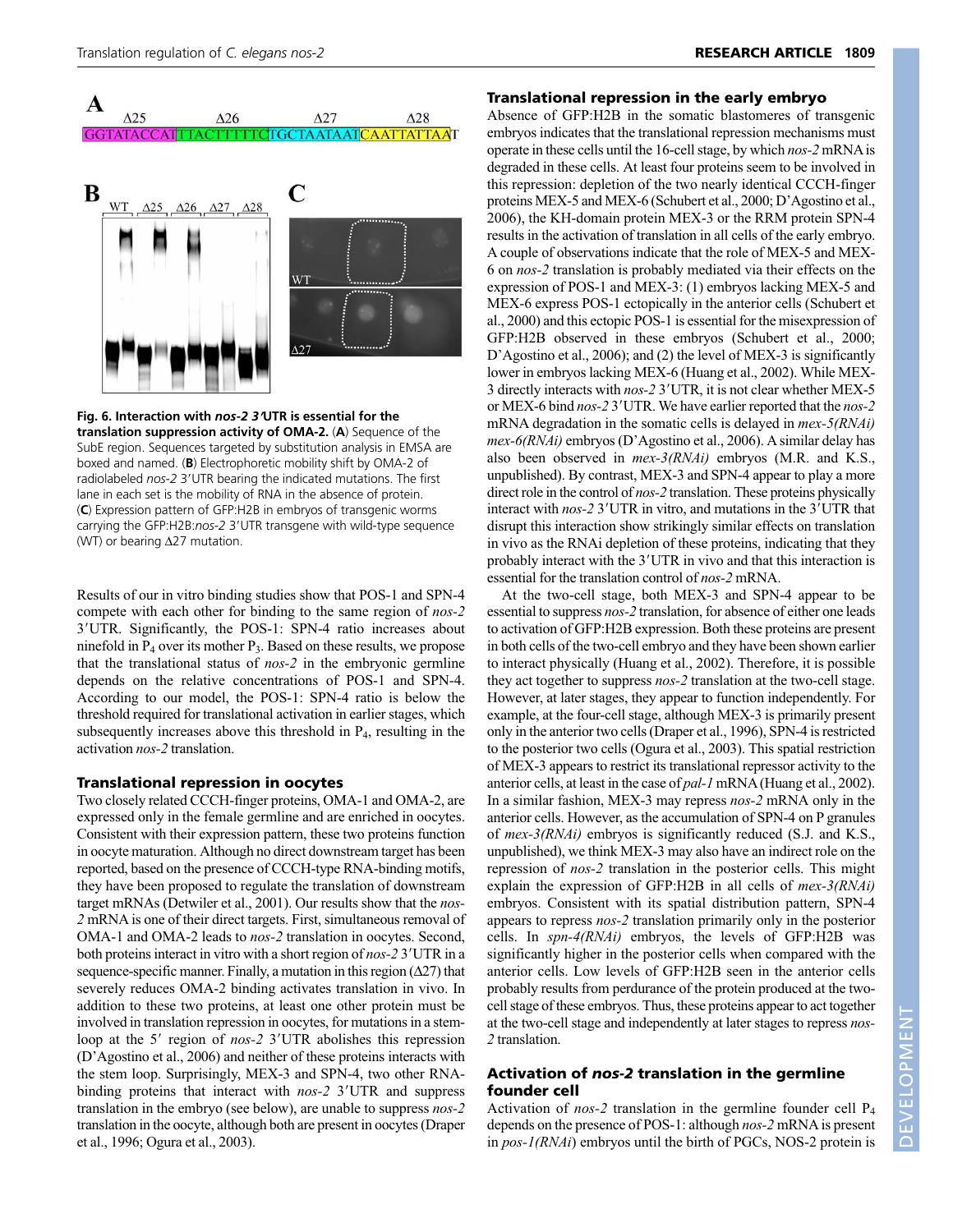

Fig. 7. POS-1 competes with SPN-4 for binding to nos-2 3'UTR. (A) Electrophoretic mobility shift of the radiolabeled 200 bp nos-2 3'UTR incubated with GST:SPN-4 alone (lane 1), GST:POS-1 alone (lane 2) or with increasing concentration of GST:POS-1 at a constant concentration of GST:SPN-4 (lanes 3-7). No protein was added to RNA in lane 8. Lanes 1 and 3-7 contain 2 μl of GST:SPN-4 per lane. Amounts of GST:POS-1 in lane 2 are 4 μl and in lanes 3-7 are 2, 4, 6, 8 and 10 μl, respectively. (**B**) Representative examples of 16- and 28-cell embryos immunostained with anti-SPN-4 and anti-POS-1 antibodies. (**C**) Bar graph showing average POS-1: SPN-4 ratios obtained by quantitation of immunofluorescence signals from 12 embryos for the indicated stages.

not detected at any stage during embryogenesis (D'Agostino et al., 2006). However, POS-1 is not required for *nos-2* translation in the absence of the repressors MEX-3 and SPN-4. Similarly, premature activation of translation caused by a 3'UTR mutation does not require POS-1 (D'Agostino et al., 2006). These observations clearly indicate that POS-1 functions as a derepressor, rather than as an activator, of *nos-2* translation. Surprisingly, even though POS-1 protein is continuously present in the P lineage starting from the twocell stage (Tabara et al., 1999), it does not activate *nos-2* translation until the 28-cell stage. One possible explanation for this is that POS-1 requires an unknown P4-specific factor for its derepressor activity. Alternatively, the ratio of POS-1 concentration to that of a repressor such as SPN-4 may determine the translational status and this ratio in P<sup>4</sup> probably tilts in favour of derepression. Our results support the second model: (1) in vitro, both SPN-4 and POS-1 bind to *nos-2* 3-UTR, and POS-1 competes with SPN-4 for binding to *nos-2* 3-UTR in a concentration-dependent manner; and (2) quantitation of immunofluorescence signals indicate that POS-1: SPN-4 ratio increases in the P lineage. We propose that the POS-1: SPN-4 ratio increases in P<sup>4</sup> above the threshold required for the activation of *nos-2* translation. Genetic mutants or other means that alter this ratio will be essential to validate this model.

#### Translation regulation by MEX-3, SPN-4 and POS-1

All three proteins, MEX-3, SPN-4 and POS-1, regulate the translation of a few other maternal mRNAs. The target mRNAs identified so far are *pal-1*, which is negatively regulated by MEX-3 and SPN4 (Hunter and Kenyon, 1996; Huang et al., 2002); *glp-1*, which is negatively regulated by POS-1 and positively regulated by SPN-4 (Ogura et al., 2003); *skn-1*, which is negatively regulated by SPN-4 (Gomes et al., 2001); and *apx-1*, which is positively regulated by POS-1 (Tabara et al., 1999). In addition, MEX-3 suppresses the translation of *rme-2* in the germline stem cells of adult gonad (Ciosk et al., 2004). Of these, the translational regulation by direct binding of the 3'UTR has been demonstrated only in the case of *glp-1* mRNA. SPN-4 and POS-1 proteins bind at different sites within *glp-1* 3'UTR and mediate opposite effects on translation. Although SPN-4 binds the temporal control region (TCR) and promotes translation, POS-1 binds the spatial control region (SCR) and suppresses translation. Asymmetric distribution of the two proteins in the two-cell embryo – SPN-4 is present in both cells, but POS-1 is restricted to the posterior cell – ensures restriction of *glp-1* translation to the anterior (Ogura et al., 2003).

Comparison of the translation control of *glp-1* and *nos-2* mRNAs reveal striking diversity in the translation regulation mediated by these two proteins. Although the relative concentration of SPN-4 and POS-1 is crucial for the translation of both these mRNAs, the final outcome is opposite: a higher POS-1: SPN-4 ratio suppresses *glp-1* (Ogura et al., 2003), but activates *nos-2*. It is not clear at the moment how they promote translation of one mRNA while inhibiting the translation of another. Some clues emerge from the comparison of the 3'UTR sequences of *glp-1* and *nos-2*. There are some important differences between these two 3'UTRs. First, both SPN-4 and POS-1 bind distinct and relatively short regions of the *glp-1* 3'UTR. By contrast, they require the entire 200 bp of *nos-2* 3'UTR for maximal binding. Second, the two 8 bp direct repeats, which are crucial for SPN-4 binding of nos-2 3'UTR, are not present in the SPN-4 binding element  $(TCR)$  of  $glp-13' \text{UTR}$ . Finally,  $3' \text{UTRs}$  of the two mRNAs do not share any significant similarity at the sequence or secondary structure level. Based on these observations, we propose the final outcome of translation regulation depends on the type of 3'UTR sequence these proteins bind. Binding of one specific 3'UTR sequence could lead to association with an additional protein factor that might positively influence the translation machinery, while the binding of a different RNA sequence could lead to association with a different protein factor that might negatively influence the translational machinery. Identification of protein partners of SPN-4 and POS-1, and additional target mRNAs with which these two proteins directly interact, will be helpful to test this hypothesis.

Significantly, MEX-3, SPN-4 and POS-1 have been shown to interact among them (Huang et al., 2002; Ogura et al., 2003). In addition, these three proteins and the *nos-2* mRNA associate with P granules (Draper et al., 1996; Subramaniam and Seydoux, 1999; Tabara et al., 1999; Ogura et al., 2003). Presently, it is not clear whether these interactions play any role on the translation control of *nos-2* or any other mRNA. Experiments focused on determining the importance of these interactions will be an interesting challenge and will help us understand the mechanism(s) by which these proteins differently influence the translation of different target mRNAs. Such an understanding will help us explain the role of P granule-like structures present in the germ cells of many organisms.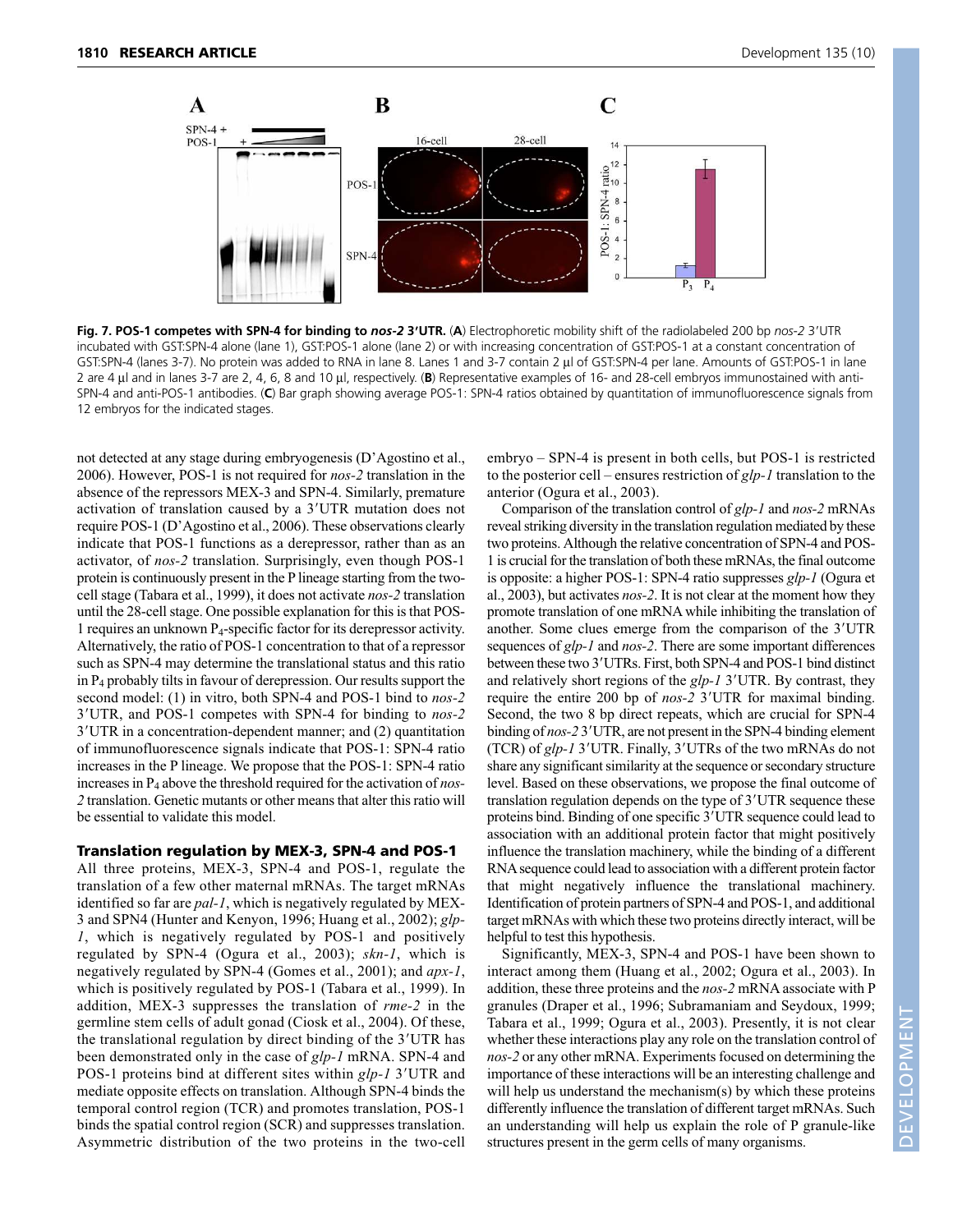# Translation regulation of nanos gene family members

Members of the *nanos* gene family are the evolutionarily conserved regulators of germ cell development (Kobayashi et al., 1996; Forbes and Lehmann, 1998; Subramaniam and Seydoux, 1999; Koprunner et al., 2001; Tsuda et al., 2003). In addition to their function, even the basic aspects of the regulation of their expression have been conserved: (1) the *Drosophila, C. elegans* and zebrafish members are controlled at the translation level by mechanisms that require 3'UTR; (2) in both *Drosophila* and *C*. *elegans*, translation repression in oocytes and embryos are mediated by two distinct regions of the 3'UTR (Forrest et al., 2004; D'Agostino et al., 2006). However, there is at least one major difference between the translation regulation of *Drosophila nanos* and *C. elegans nos-2*. The protein factors that control these two mRNAs do not share either sequence or functional (other than the regulation of *nanos*) similarity. The worm proteins OMA-1 and OMA-2, which bind *nos-2* 3'UTR and suppress translation in oocytes, are CCCH-type zinc-finger proteins and are essential for oocyte maturation (Detwiler et al., 2001). By contrast, the fly protein Glorund, which binds *nanos* 3'UTR and suppress translation in oocytes, is a hnRNP family protein and does not appear to be essential for oocyte maturation (Kalifa et al., 2006). Similarly, the fly protein Smaug, which represses *nanos* translation in embryos, is essential for nuclear divisions (Dahanukar et al., 1999). By contrast, MEX-3 and SPN-4, which repress the worm *nos-2* in the embryo, do not resemble Smaug at the sequence level and are not involved in cell division. Consistently, the cis-elements of the two 3'UTRs also do not share sequence similarity. These differences possibly reflect the fundamental difference in the process of embryogenesis in these two species. The fly zygote undergoes a series of nuclear divisions and forms a multinucleate syncytium. During the ensuing cellularization, the first cells to form are the PGCs, known in the fly as pole cells. By contrast, the worm zygote does not form a syncytium. Instead, it undergoes an asymmetric cell division generating a larger anterior cell called AB and a smaller posterior cell called  $P_1$ . Although  $P_1$  inherits the maternally synthesized germ cell components, unlike the fly pole cells,  $P_1$  is not a PGC. As mentioned earlier, the P lineage produces one somatic daughter at each of first four rounds of cell division before becoming committed to PGC fate (Fig. 1). Therefore, the developmental contexts in which PGCs arise in these two species are different. Consequently, the RNA-binding proteins available at these different contexts for the translation control of *nanos* mRNA may not be similar. In addition, at least some of the mechanistic details may also have diverged. For example, although Smaug mediates translation repression by blocking translation initiation (Nelson et al., 2004), it also promotes mRNA degradation by recruiting deadenylation complex (Semotok et al., 2005). Whereas such a mechanism may operate in the somatic blastomeres of worm embryo, an additional mechanism that does not involve RNA degradation is essential in the P lineage to suppress translation, as *nos-2* mRNA is preserved in this lineage until the birth of PGCs.

We thank Julie Ahringer for generously providing 131 RNAi clones; Jim Priess for the anti-POS-1 antibody; and the *C. elegans* Genetic Consortium for the stains EU769, JJ1014 and JJ462. This work was supported by a Senior Research Fellowship to K.S. awarded by the Wellcome Trust, London, UK.

#### **Supplementary material**

Supplementary material for this article is available at http://dev.biologists.org/cgi/content/full/135/10/1803/DC1

#### **References**

- **Barton, M. K., Schedl, T. B. and Kimble, J. E.** (1987). Gain-of-function mutations of fem-3, a sex-determination gene in Caenorhabditis elegans. *Genetics* **115**, 107-119.
- **Brenner, S.** (1974). The genetics of Caenorhabditis elegans. *Genetics* **77**, 71-94.
- **Ciosk, R., DePalma, M. and Priess, J. R.** (2004). ATX-2, the C. elegans ortholog of ataxin 2, functions in translational regulation in the germline. *Development* **131**, 4831-4841.
- **D'Agostino, I., Merritt, C., Chen, P. L., Seydoux, G. and Subramaniam, K.** (2006). Translational repression restricts expression of the C. elegans Nanos homolog NOS-2 to the embryonic germline. *Dev. Biol*. **292**, 244-252.
- **Dahanukar, A., Walker, J. A. and Wharton, R. P.** (1999). Smaug, a novel RNAbinding protein that operates a translational switch in Drosophila. *Mol. Cell* **4**, 209-218.
- **Dean, K. A., Aggarwal, A. K. and Wharton, R. P.** (2002). Translational repressors in Drosophila. *Trends Genet.* **18**, 572-577.
- **Detwiler, M. R., Reuben, M., Li, X., Rogers, E. and Lin, R.** (2001). Two zinc finger proteins, OMA-1 and OMA-2, are redundantly required for oocyte maturation in C. elegans. *Dev. Cell* **1**, 187-199.
- **Draper, B. W., Mello, C. C., Bowerman, B., Hardin, J. and Priess, J. R.** (1996). MEX-3 is a KH domain protein that regulates blastomere identity in early C. elegans embryos. *Cell* **87**, 205-216.
- **Evans, T. C. and Hunter, C. P.** (2005). Translational control of maternal RNAs. In *Wormbook* (ed. The *C. elegans* Research Community),
- doi/10.1895/wormbook.1.3.4.1, http://www.wormbook.org. **Forbes, A. and Lehmann, R.** (1998). Nanos and Pumilio have critical roles in the development and function of *Drosophila* germline stem cells. *Development* **125**, 679-690.
- **Forrest, K. M., Clark, I. E., Jain, R. A. and Gavis, E. R.** (2004). Temporal complexity within a translational control element in the nanos mRNA. *Development* **131**, 5849-5857.
- **Gomes, J. E., Encalada, S. E., Swan, K. A., Shelton, C. A., Carter, J. C. and Bowerman, B.** (2001). The maternal gene spn-4 encodes a predicted RRM protein required for mitotic spindle orientation and cell fate patterning in early C. elegans embryos. *Development* **128**, 4301-4314.
- **Gunkel, N., Yano, T., Markussen, F. H., Olsen, L. C. and Ephrussi, A.** (1998). Localization-dependent translation requires a functional interaction between the 5' and 3' ends of oskar mRNA. Genes Dev. **12**, 1652-1664.
- **Huang, N. N., Mootz, D. E., Walhout, A. J., Vidal, M. and Hunter, C. P.** (2002). MEX-3 interacting proteins link cell polarity to asymmetric gene expression in Caenorhabditis elegans. *Development* **129**, 747-759.
- Hunter, C. P. and Kenyon, C. (1996). Spatial and temporal controls target pal-1 blastomere-specification activity to a single blastomere lineage in C. elegans embryos. *Cell* **87**, 217-226.
- **Kalifa, Y., Huang, T., Rosen, L. N., Chatterjee, S. and Gavis, E. R.** (2006). Glorund, a Drosophila hnRNP F/H homolog, is an ovarian repressor of nanos translation. *Dev. Cell* **10**, 291-301.
- **Kamath, R. S., Fraser, A. G., Dong, Y., Poulin, G., Durbin, R., Gotta, M., Kanapin, A., Le Bot, N., Moreno, S., Sohrmann, M. et al.** (2003). Systematic functional analysis of the *Caenorhabditis elegans* genome using RNAi. *Nature* **421**, 231-237.
- **Kobayashi, S., Yamada, M., Asaoka, M. and Kitamura, T.** (1996). Essential role for the posterior morphogen nanos for germline development in Drosophila. *Nature* **380**, 708-711.
- **Koprunner, M., Thisse, C., Thisse, B. and Raz, E.** (2001). A zebrafish nanosrelated gene is essential for the development of primordial germ cells. *Genes Dev.* **15**, 2877-2885.
- Kuersten, S. and Goodwin, E. B. (2003). The power of the 3' UTR: translational control and development. *Nat. Rev. Genet.* **4**, 626-637.
- **Macdonald, P. M. and Smibert, C. A.** (1996). Translational regulation of maternal mRNAs. *Curr. Opin. Genet. Dev.* **6**, 403-407.
- **Nelson, M. R., Leidal, A. M. and Smibert, C. A.** (2004). Drosophila Cup is an eIF4E-binding protein that functions in Smaug-mediated translational repression. *EMBO J.* **23**, 150-159.
- **Ogura, K., Kishimoto, N., Mitani, S., Gengyo-Ando, K. and Kohara, Y.** (2003). Translational control of maternal glp-1 mRNA by POS-1 and its interacting protein SPN-4 in *Caenorhabditis elegans*. *Development* **130**, 2495- 2503.
- **Praitis, V., Casey, E., Collar, D. and Austin, J.** (2001). Creation of low-copy integrated transgenic lines in *Caenorhabditis elegans*. *Genetics* **157**, 1217- 1226.
- **Sambrook, J., Fritsch, E. F. and Maniatis, T.** (1989). *Molecular Cloning: A Laboratory Manual*. Cold Spring Harbor, NY: Cold Spring Harbor Laboratory Press.
- **Schubert, C. M., Lin, R., de Vries, C. J., Plasterk, R. H. and Priess, J. R.** (2000). MEX-5 and MEX-6 function to establish soma/germline asymmetry in early *C. elegans* embryos. *Mol. Cell* **5**, 671-682.
- **Semotok, J. L., Cooperstock, R. L., Pinder, B. D., Vari, H. K., Lipshitz, H. D. and Smibert, C. A.** (2005). Smaug recruits the CCR4/POP2/NOT deadenylase